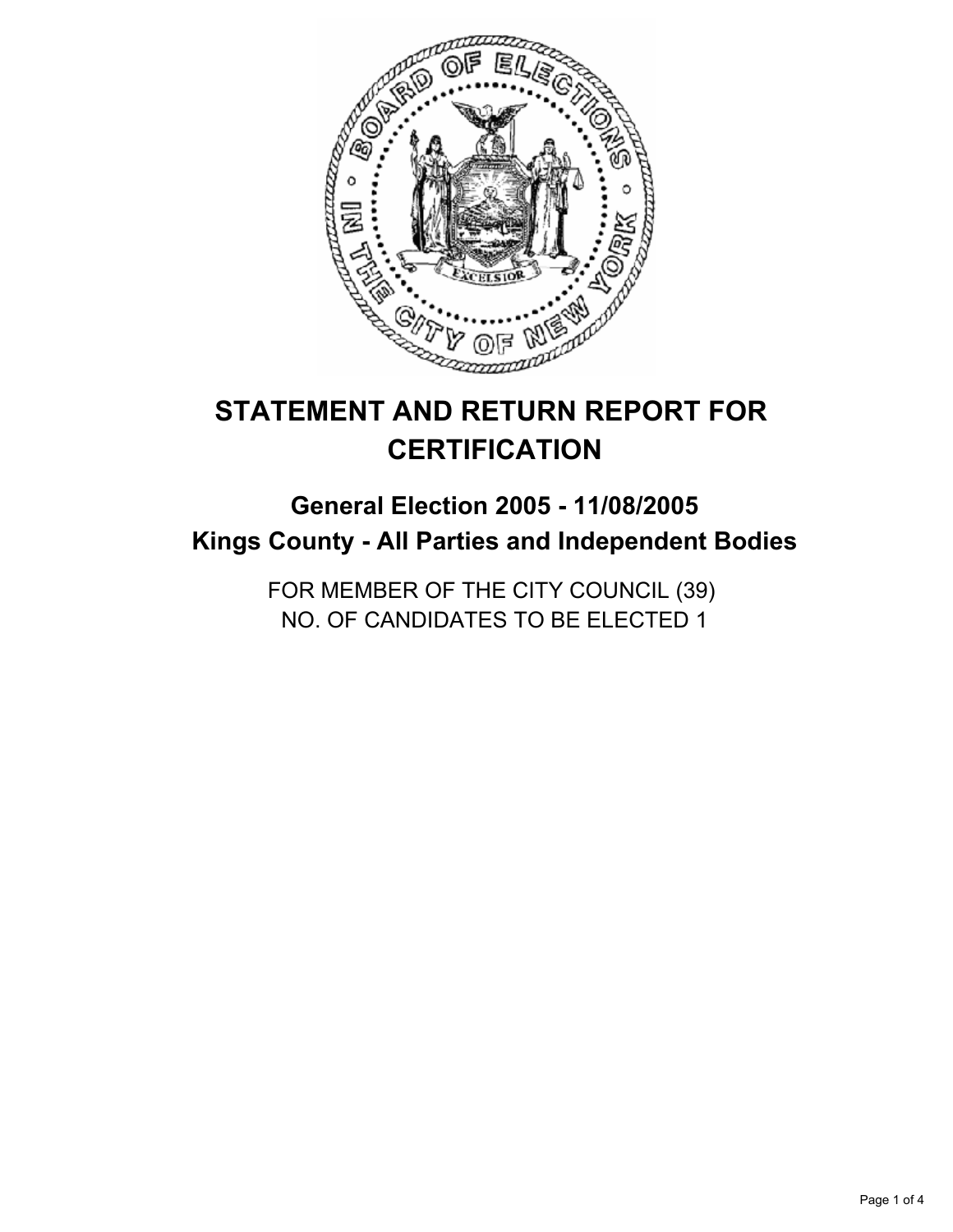

## **ASSEMBLY DISTRICT 44**

| <b>PUBLIC COUNTER</b>                   | 13,464 |
|-----------------------------------------|--------|
| <b>EMERGENCY</b>                        | 50     |
| ABSENTEE/MILITARY                       | 202    |
| AFFIDAVIT                               | 174    |
| <b>TOTAL BALLOTS</b>                    | 13,890 |
| YVETTE VELAZQUEZ BENNETT (REPUBLICAN)   | 1,505  |
| BILL DE BLASIO (DEMOCRATIC)             | 7,312  |
| YVETTE VELAZQUEZ BENNETT (CONSERVATIVE) | 327    |
| BILL DE BLASIO (WORKING FAMILIES)       | 1,261  |
| SIMEON BANKOFF (WRITE-IN)               |        |
| <b>TOTAL VOTES</b>                      | 10,406 |
| <b>UNRECORDED</b>                       | 3.484  |

#### **ASSEMBLY DISTRICT 48**

| PUBLIC COUNTER                          | 3,005 |  |
|-----------------------------------------|-------|--|
| <b>EMERGENCY</b>                        |       |  |
| ABSENTEE/MILITARY                       | 45    |  |
| AFFIDAVIT                               | 24    |  |
| <b>TOTAL BALLOTS</b>                    | 3,074 |  |
| YVETTE VELAZQUEZ BENNETT (REPUBLICAN)   | 368   |  |
| BILL DE BLASIO (DEMOCRATIC)             | 1,356 |  |
| YVETTE VELAZQUEZ BENNETT (CONSERVATIVE) | 50    |  |
| BILL DE BLASIO (WORKING FAMILIES)       | 103   |  |
| <b>TOTAL VOTES</b>                      | 1,877 |  |
| <b>UNRECORDED</b>                       | 1.197 |  |

#### **ASSEMBLY DISTRICT 49**

| PUBLIC COUNTER                          | 63 |
|-----------------------------------------|----|
| <b>EMERGENCY</b>                        |    |
| ABSENTEE/MILITARY                       |    |
| AFFIDAVIT                               |    |
| <b>TOTAL BALLOTS</b>                    | 63 |
| YVETTE VELAZQUEZ BENNETT (REPUBLICAN)   | 15 |
| BILL DE BLASIO (DEMOCRATIC)             | 16 |
| YVETTE VELAZQUEZ BENNETT (CONSERVATIVE) | 2  |
| BILL DE BLASIO (WORKING FAMILIES)       | 3  |
| <b>TOTAL VOTES</b>                      | 36 |
| <b>UNRECORDED</b>                       | 27 |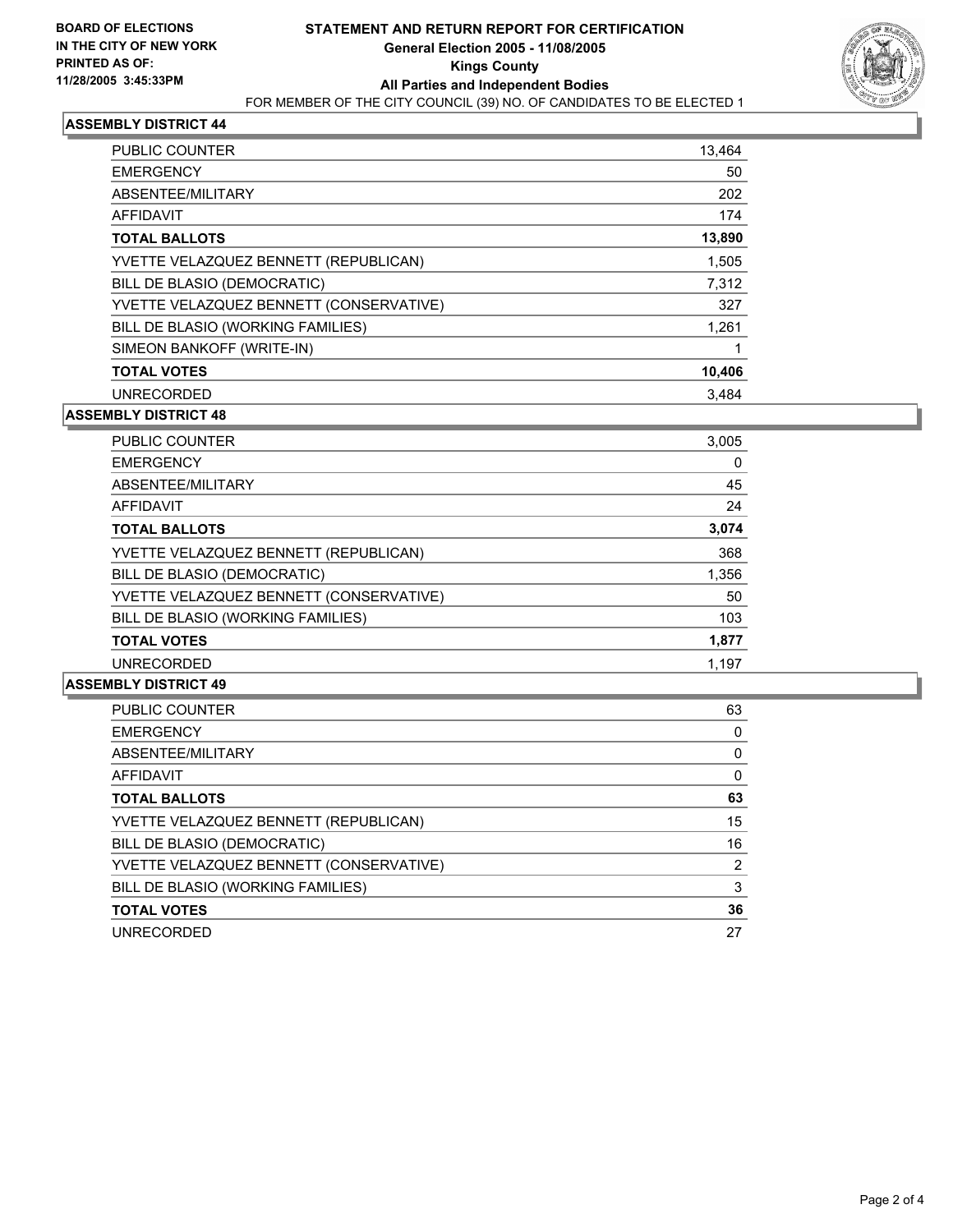

## **ASSEMBLY DISTRICT 51**

| <b>PUBLIC COUNTER</b>                   | 737 |
|-----------------------------------------|-----|
| <b>EMERGENCY</b>                        |     |
| ABSENTEE/MILITARY                       | 9   |
| AFFIDAVIT                               | 8   |
| <b>TOTAL BALLOTS</b>                    | 754 |
| YVETTE VELAZQUEZ BENNETT (REPUBLICAN)   | 132 |
| BILL DE BLASIO (DEMOCRATIC)             | 286 |
| YVETTE VELAZQUEZ BENNETT (CONSERVATIVE) | 17  |
| BILL DE BLASIO (WORKING FAMILIES)       | 18  |
| <b>TOTAL VOTES</b>                      | 453 |
| <b>UNRECORDED</b>                       | 301 |

# **ASSEMBLY DISTRICT 52**

| PUBLIC COUNTER                          | 9,869  |
|-----------------------------------------|--------|
| <b>EMERGENCY</b>                        | 86     |
| ABSENTEE/MILITARY                       | 198    |
| AFFIDAVIT                               | 164    |
| <b>TOTAL BALLOTS</b>                    | 10,317 |
| YVETTE VELAZQUEZ BENNETT (REPUBLICAN)   | 913    |
| BILL DE BLASIO (DEMOCRATIC)             | 6,103  |
| YVETTE VELAZQUEZ BENNETT (CONSERVATIVE) | 152    |
| BILL DE BLASIO (WORKING FAMILIES)       | 1,096  |
| BRETT WYNKOOP (WRITE-IN)                |        |
| ERIC MCCLURE (WRITE-IN)                 | 2      |
| <b>TOTAL VOTES</b>                      | 8,267  |
| <b>UNRECORDED</b>                       | 2.050  |